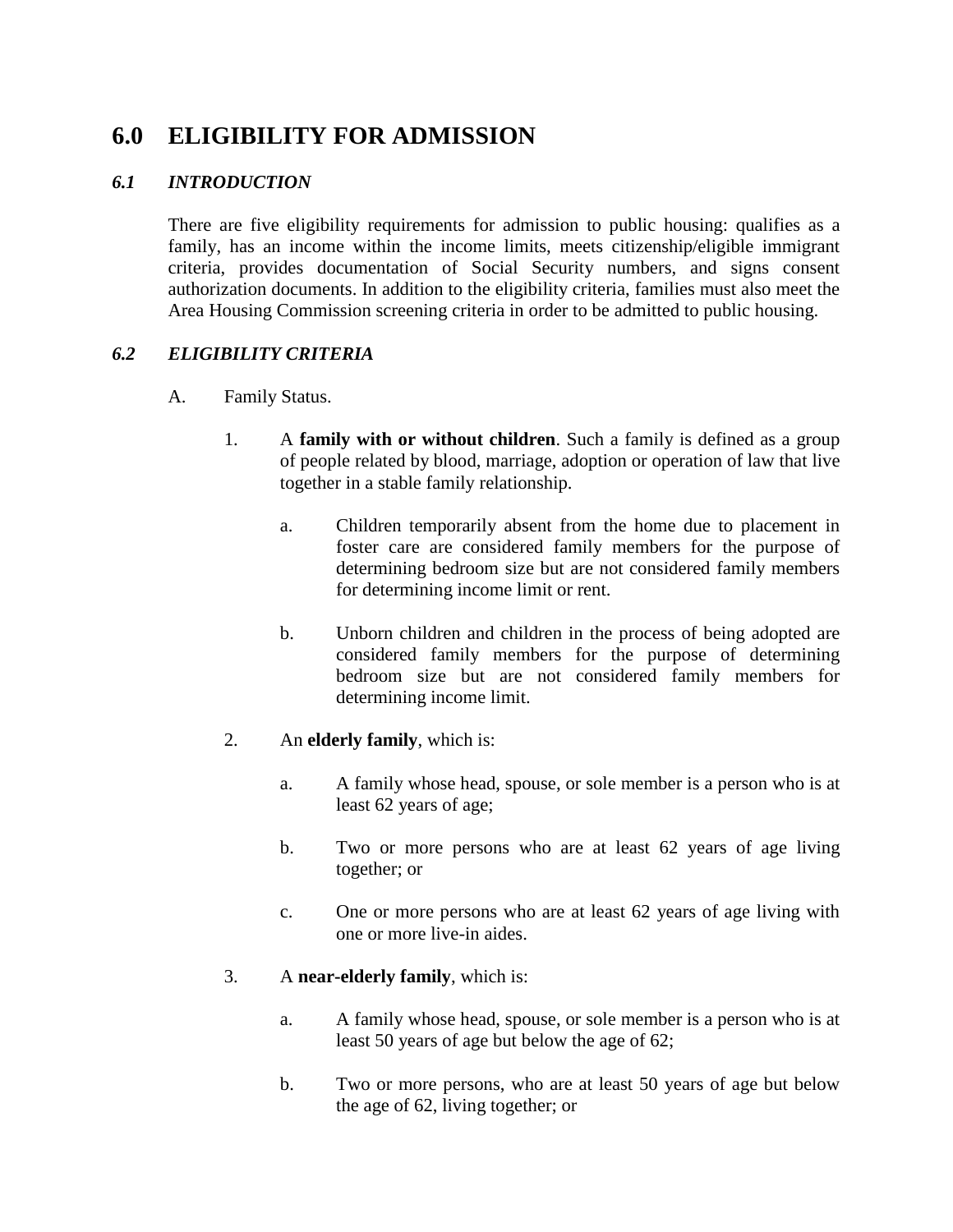c. One or more persons, who are at least 50 years of age but below the age of 62, living with one or more live-in aides.

### 4. A **disabled family**, which is:

- a. A family whose head, spouse, or sole member is a person with disabilities;
- b. Two or more persons with disabilities living together; or
- c. One or more persons with disabilities living with one or more livein aides.
- d. For purposes of qualifying for low-income housing, persons whose disability is based solely on any drug or alcohol dependence are not eligible for housing assistance.
- 5. A **displaced family**, which is a family in which each member, or whose sole member, has been displaced by governmental action, or whose dwelling has been extensively damaged or destroyed as a result of a disaster declared or otherwise formally recognized pursuant to Federal disaster relief laws.
- 6. A **remaining member of a tenant family**, which is an adult who was residing in the household and whose name was listed on the dwelling lease at the time of the departure of the head of household or spouse.
- 7. A **single person** who is not an elderly or displaced person, a person with disabilities, or the remaining member of a tenant family.
- B. Income Eligibility
	- 1. To be eligible for admission to developments or scattered-site units that were available for occupancy before 10/1/81, the family's annual income must be within the low-income limit set by HUD.
	- 2. To be eligible for admission to developments or scattered-site units that became available on or after 10/1/81, the family's annual income must be within the very low-income limit set by HUD, unless HUD grants an exception.
	- 3. Income limits apply only at admission and are not applicable for continued occupancy.
	- 4. A family may not be admitted to the public housing program from another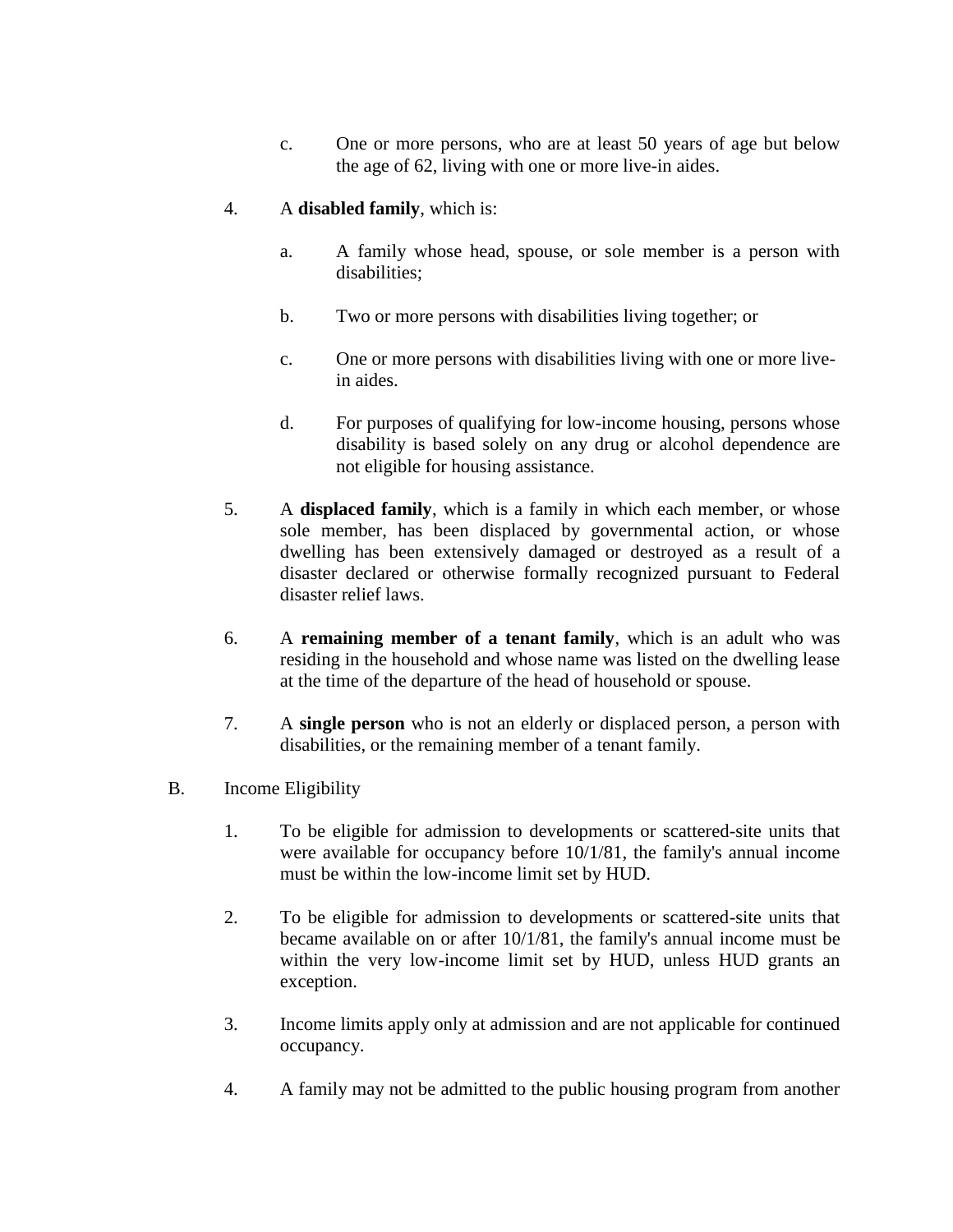assisted housing program (e.g., tenant-based Section 8) or from a public housing program operated by another Housing Authority without meeting the income requirements of the Area Housing Commission.

- 5. If the Area Housing Commission acquires a property for federal public housing purposes, the families living there must have incomes within the low-income limit in order to meet all of the Area Housing Commission requirements and be eligible to remain as public housing tenants.
- 6. Income limit restrictions do not apply to families transferring within our Public Housing Program.
- C. Citizenship/Eligibility Status
	- 1. To be eligible each member of the family must be a citizen, national, or a noncitizen who has eligible immigration status under one of the categories set forth in Section 214 of the Housing and Community Development Act of 1980 (see 42 U.S.C. 1436a(a)), or as otherwise required by Federal Laws.
- D. Social Security Number Documentation

To be eligible, all family members 6 years of age and older must provide a Social Security number or certify that they do not have one.

- E. Signing Consent Forms
	- 1. In order to be eligible, each member of the family who is at least 18 years of age, and each family head and spouse regardless of age, shall sign one or more consent forms.
	- 2. The consent form must contain, at a minimum, the following:
		- a. A provision authorizing HUD or the Area Housing Commission to obtain from State Wage Information Collection Agencies (SWICAs) any information or materials necessary to complete or verify the application for participation or for eligibility for continued occupancy;
		- b. A provision authorizing HUD or the Area Housing Commission to verify with previous or current employers income information pertinent to the family's eligibility for or level of assistance; and
		- c. A provision authorizing HUD to request income information from the Internal Revenue Service and the Social Security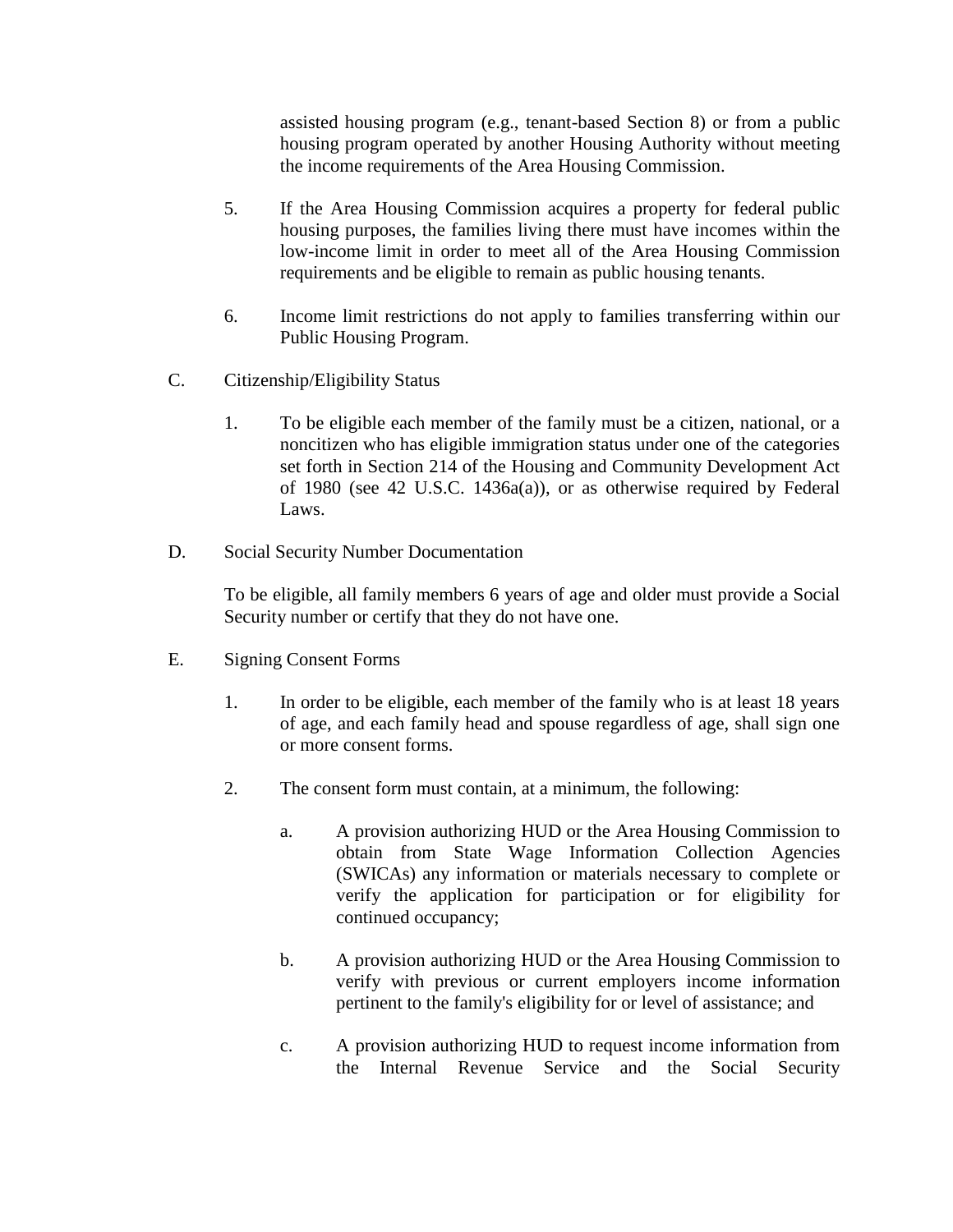Administration for the sole purpose of verifying income information pertinent to the family's eligibility or level of benefits.

## *6.3 SUITABILITY*

- A. Applicant families will be evaluated to determine whether, based on their recent behavior, such behavior could reasonably be expected to result in noncompliance with the public housing lease. The Area Housing Commission will look at past conduct as an indicator of future conduct. Emphasis will be placed on whether a family's admission could reasonably be expected to have a detrimental effect on the development environment, other tenants, Area Housing Commission employees, or other people residing in the immediate vicinity of the property. Otherwise eligible families will be denied admission if they fail to meet the suitability criteria.
- B. The Area Housing Commission will consider objective and reasonable aspects of the family's background, including the following:
	- 1. History of meeting financial obligations, especially rent;
	- 2. Ability to maintain (or with assistance would have the ability to maintain) their housing in a decent and safe condition based on living or housekeeping habits and whether such habits could adversely affect the health, safety, or welfare of other tenants;
	- 3. History of criminal activity by any household member involving crimes of physical violence against persons or property and any other criminal activity including drug-related criminal activity that would adversely affect the health, safety, or well being of other tenants or staff or cause damage to the property;
	- 3. History of disturbing neighbors or destruction of property;
	- 4. Having committed fraud in connection with any Federal housing assistance program, including the intentional misrepresentation of information related to their housing application or benefits derived there from; and
	- 5. History of abusing alcohol in a way that may interfere with the health, safety, or right to peaceful enjoyment by others.
- C. The Area Housing Commission will ask applicants to provide information demonstrating their ability to comply with the essential elements of the lease. The Area Housing Commission will require verification of the information provided. Such verification may include but may not be limited to the following: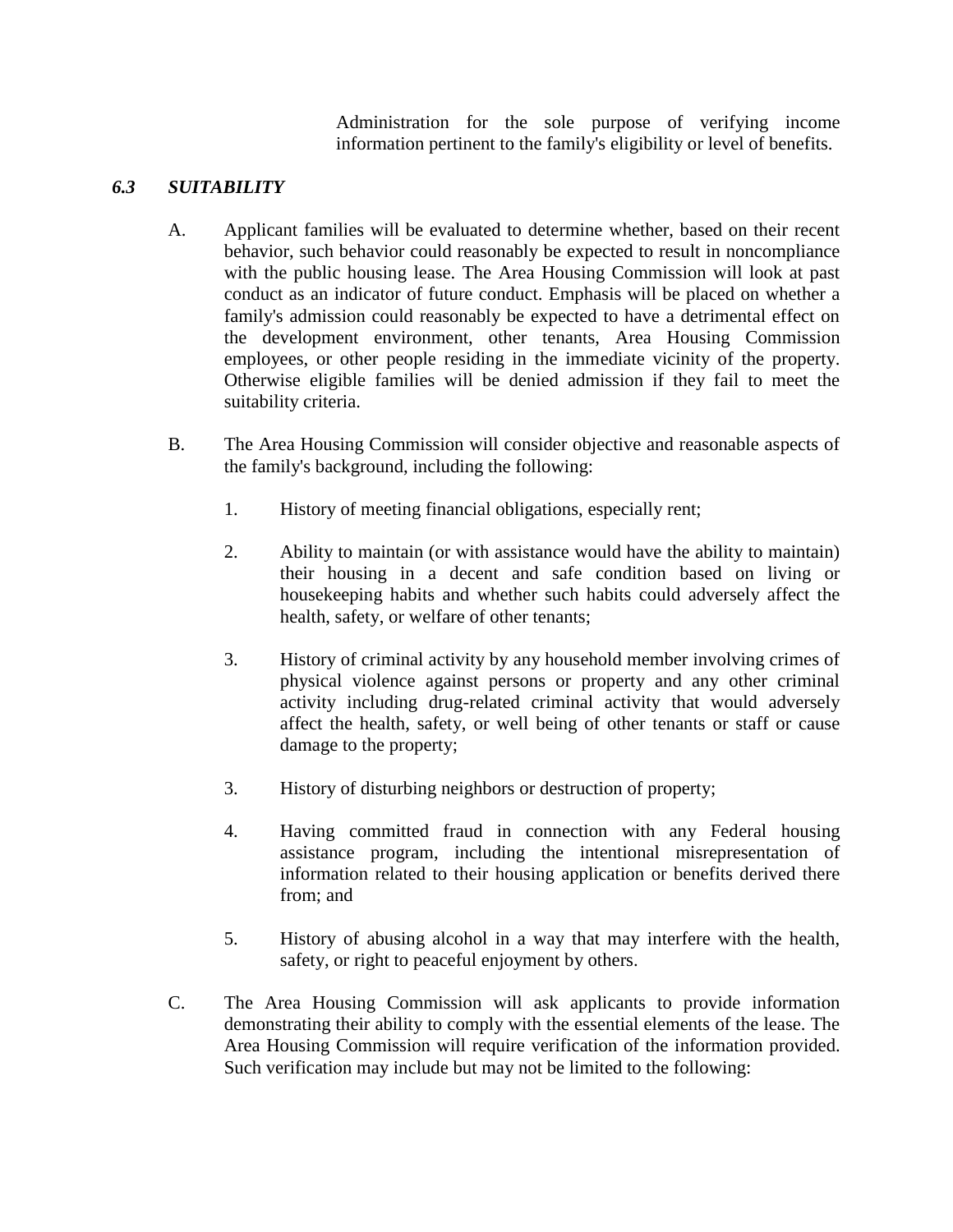- 1. A credit check of the head and spouse;
- 2. A rental history check of all adult family members;
- 3. Criminal backgrounds check on all adult household members, including live-in aides. This check may be made through Federal, State or local law enforcement or court records in those cases where the household member has lived in the local jurisdiction for the last three years. Where the individual has lived outside the local area, the Area Housing Commission may contact law enforcement agencies where the individual had lived or request a check through the FBI's National Crime Information Center (NCIC);
- 4. A home visit. The home visit provides the opportunity for the family to demonstrate their ability to maintain their home in a safe and sanitary manner. This inspection considers cleanliness and care of rooms, appliances, and appurtenances. The inspection may also consider any evidence of criminal activity; and
- 5. A check of the State's lifetime sex offender registration program for each adult household member, including live-in aides. No individual registered with this program will be admitted to public housing.

## *6.4 GROUNDS FOR DENIAL*

The Area Housing Commission is not required or obligated to assist applicants who:

- A. Do not meet any one or more of the eligibility criteria;
- B. Do not supply timely information or documentation required by the application process;
- C. Have failed to respond to a written request for information or a request to declare their continued interest in the program;
- D. Have a history of not meeting financial obligations, especially rent;
- E. Do not have the ability to maintain (with assistance) their housing in a decent and safe condition where such habits could adversely affect the health, safety, or welfare of other tenants;
- F. Have a history of criminal activity by any household member involving crimes of physical violence against persons or property and any other criminal activity including drug-related criminal activity that would adversely affect the health, safety, or well being of other tenants or staff or cause damage to the property;